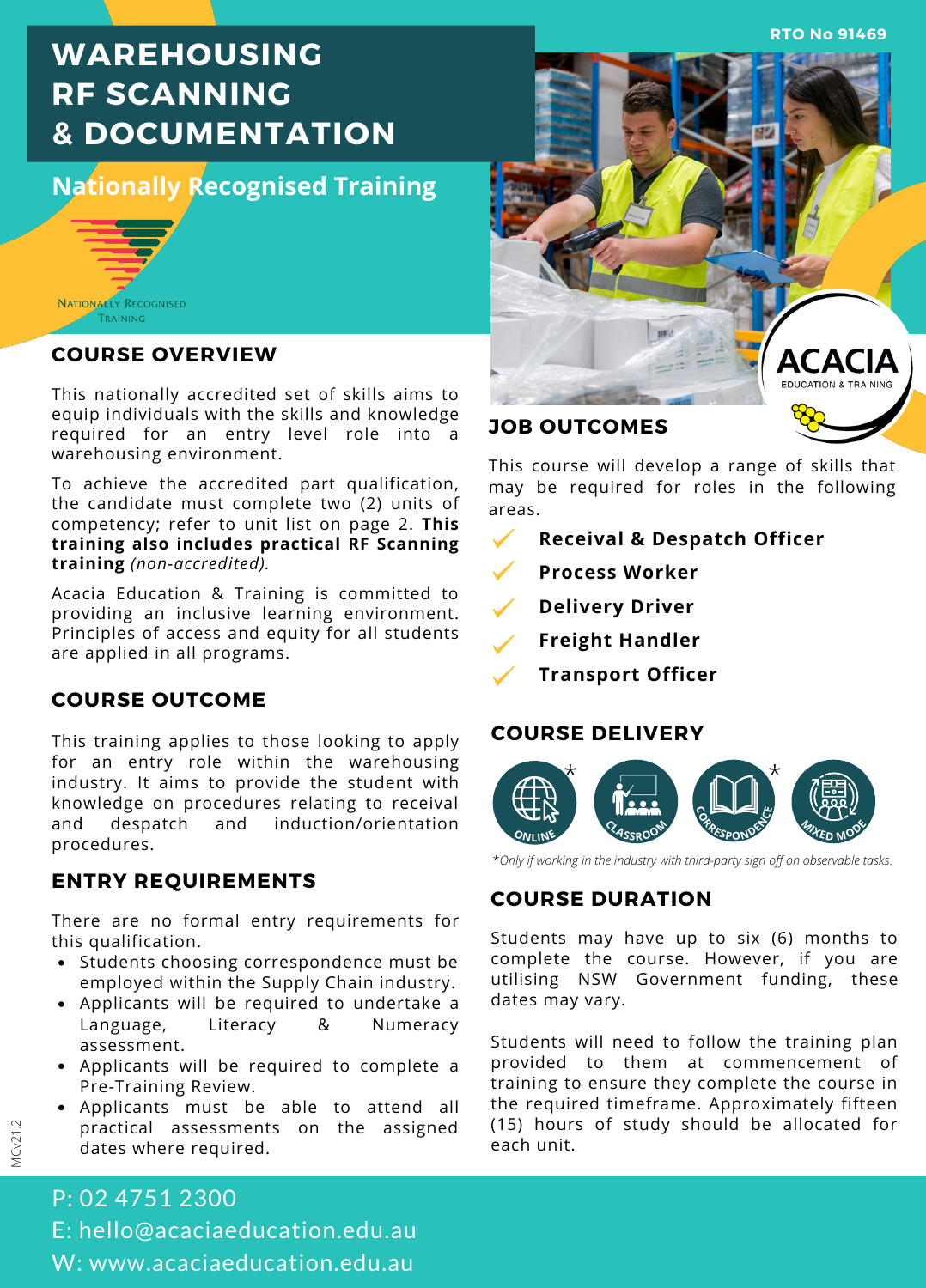# **ESSENTIAL SKILLS FOR THE WORKPLACE**



## **UNITS OF COMPETENCY**

Below are the units of competency required for this course.

| UNIT CODE       | UNIT DESCRIPTION                                    |
|-----------------|-----------------------------------------------------|
| TLIA0004        | Complete receival and despatch documentation        |
| <b>TLILOOO7</b> | Complete workplace orientation/induction procedures |

#### **UNIT OVERVIEW**

#### **TLIA0004 - Complete receival and despatch documentation**

This unit involves the skills and knowledge required to complete receival and despatch documentation in accordance with relevant regulations and workplace requirements as part of work activities within the transport and logistics industry.

*Knowledge Evidence examples: Knowledge of documentation requirements for receiving and despatching goods; focus of operation of work systems, equipment, management and site operating systems for receiving and despatching goods; site layout and obstacles.*

*Performance Evidence examples: Students will be required to show evidence of completing receival and despatch documentation; estimating size, shape and special requirements of goods and loads.*

#### **TLIL0007 - Complete workplace orientation/induction procedures**

This unit involves the skills and knowledge required to complete workplace orientation and induction procedures when commencing a new role, in accordance with regulatory requirements and workplace operational policies and procedures.

*Knowledge Evidence examples: Knowledge of basic workplace documentation and record keeping procedures and requirements; customer service standards and procedures; personal protective equipment and instructions for it's use.*

*Performance Evidence examples: Students will be required to show evidence of reading and interpreting instructions, procedures, information and signs relevant to work activities.*

#### **Includes RF Scanning training (non-accredited)**

This training involves the knowledge and practical skills required to correctly use an RF scanner within a warehousing environment.

*Many warehousing positions available require RF scanning experience to be able to apply for the job.* RF scanning is used in warehousing to pick and scan items in pick and pack, scan and receive goods in *receiving, send cartons and pallets out to customers in despatch, count and check stock levels in inventory control and scan pallets and cartons to put onto the shelf in put-aways.*

P: 02 4751 2300 E: hello@acaciaeducation.edu.au W: www.acaciaeducation.edu.au